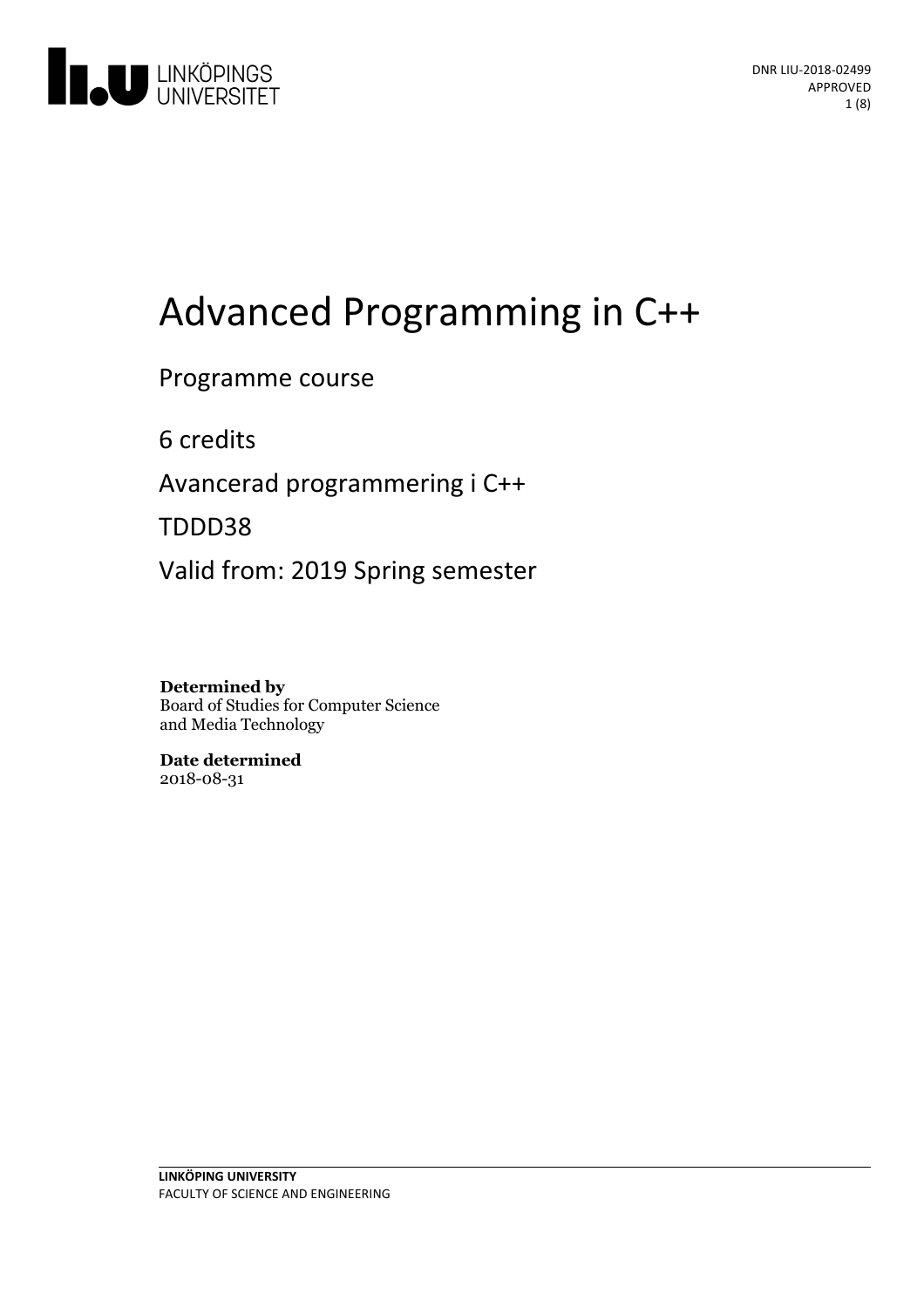# Main field of study

Computer Science and Engineering, Computer Science, Programming

Course level

Second cycle

### Advancement level

A1X

# Course offered for

- Master's Programme in Communication Systems
- Master's Programme in Computer Science
- Computer Engineering, B Sc in Engineering
- Programming, Bachelor's Programme
- Computer Science and Engineering, M Sc in Engineering
- Industrial Engineering and Management International, M Sc in Engineering
- Industrial Engineering and Management, M Sc in Engineering
- Information Technology, M Sc in Engineering
- Computer Science and Software Engineering, M Sc in Engineering
- Applied Physics and Electrical Engineering International, M Sc in Engineering
- Applied Physics and Electrical Engineering, M Sc in Engineering
- Biomedical Engineering, M Sc in Engineering

### Entry requirements

Note: Admission requirements for non-programme students usually also include admission requirements for the programme and threshold requirements for progression within the programme, or corresponding.

### Prerequisites

Good knowledge and skills in programming in at least one procedural and/or object-oriented language (e.g. Ada, C, Pascal, Java or C++), and knowledge about fundamentals of object-oriented programming (class, inheritance, polymorhism).

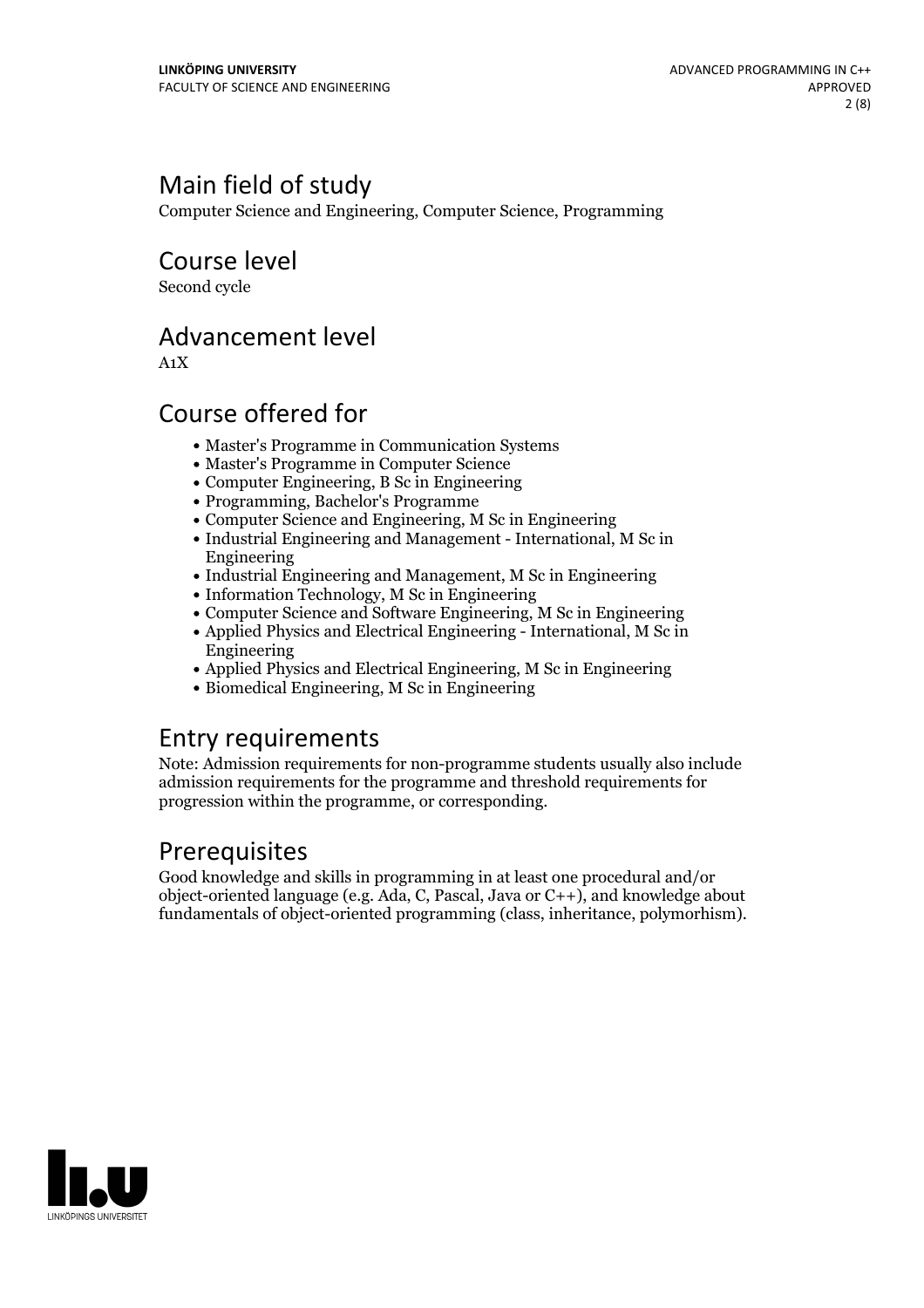# Intended learning outcomes

The purpose of this course is to give deep knowledge about constructs and mechanisms in the programming language C++. Less focus is on advanced applications, i.e., the course is not a systems development course, a problem solving course, or alike. Upon completion of this course the student should be able to:

- Explain non-trivial C++ language constructs and their semantics, e.g. classes, derivation, polymorphism, templates, exception handling, namespaces, types, type conversion, temporary objects, etc.<br>• Explain the overall d
- 
- $\bullet$  Design and implement usable, correct, error-safe, non-trivial classes and polymorphic classes.<br>• Design and implement advanced program components, such as e.g. traits
- 
- classes, policy classes and function object classes. Use different components from the C++ standard library in combination to solve non-trivial computation problems, e.g. combine standard containers algorithms, iterators, function objects, an own function objects, to design computations.

# Course content

Classes, operator overloading, derived classes, inheritance, polymorphism, lambda expression, namespaces, exception handling, templates. C++ Standard library: strings, streams, containers, iterators, algorithms, function objects, traits and policy classes. C++-specific design patterns.

# Teaching and working methods

The course is to a great extent a self-study course, and is given continuously each semester. <sup>A</sup> series of lectures is given during the first half of the course. Self- studies exercises and different kind of information sources are available on the course web pages. Tutoring is mainly given via e-mail. Computer resourses are scheduled for self-studies. The course is examined four times per year. The course is offered twice each year (spring or fall).

# Examination

DAT1 Computer examination 6 credits U, 3, 4, 5 There are 4 examination occasions per year, in the examination periods "påsk" (Easter), Vt2 (May/June), August, and Ht2 (January). The computer exam length is 5 hours and IDA's Sun computer system is used, which demands familiarity with that system, the C++ programming environment and text exiting facilities available on that system.

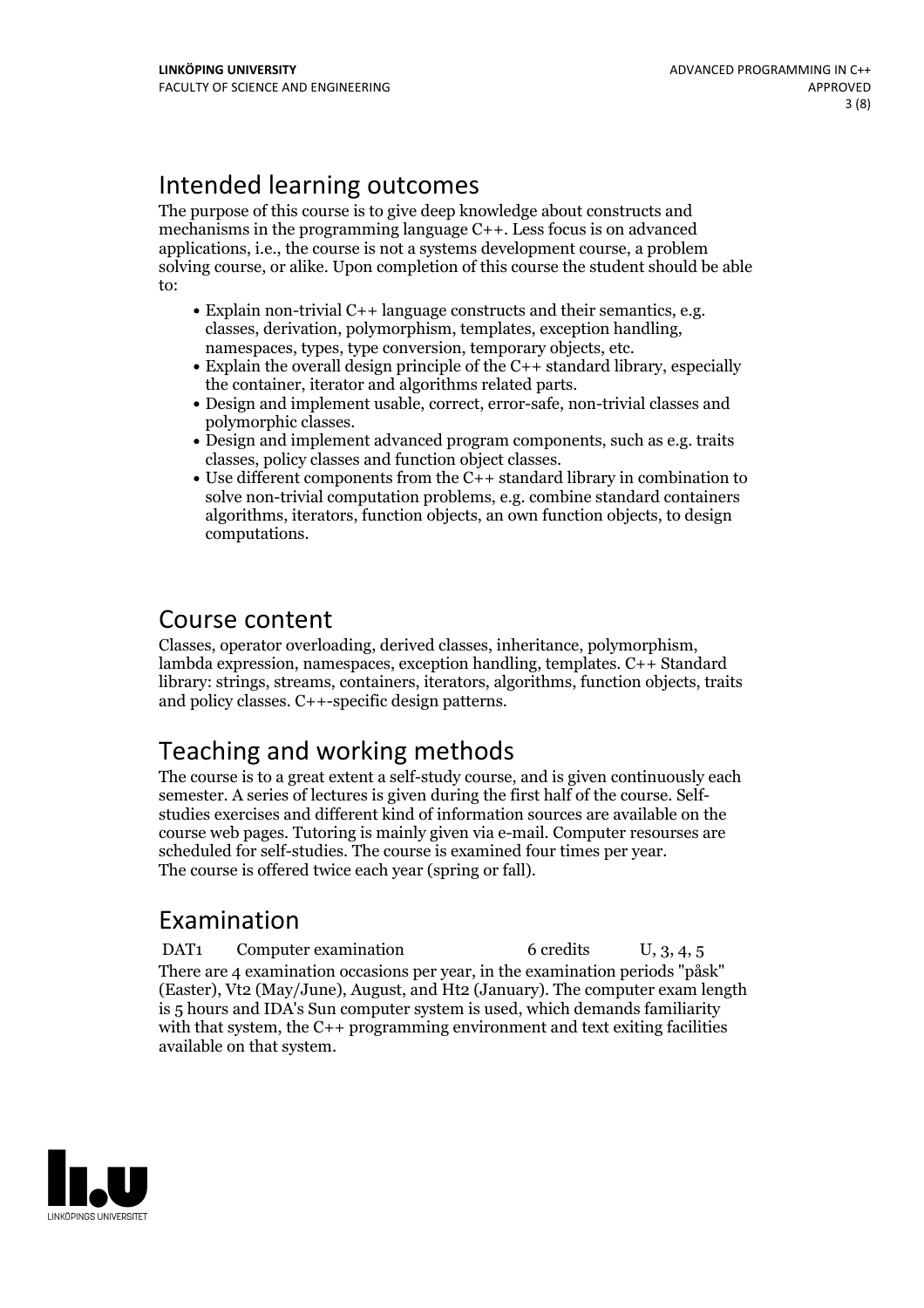Grades Four-grade scale, LiU, U, 3, 4, 5

Department Institutionen för datavetenskap

# Director of Studies or equivalent

Ola Leifler

Examiner Klas Arvidsson

### Course website and other links

<http://www.ida.liu.se/~TDDD38/>

### Education components

Preliminary scheduled hours: 84 h Recommended self-study hours: 76 h

## Course literature

### **Books**

Bjarne Stroustrup, (2013) *The C++ Programming Language* 4/E Addison-Wesley Stanley B. Lippman, Josée Lajoie, Barbara E. Moo, (2012) *C++ Primer* 5/E Addison-Wesley

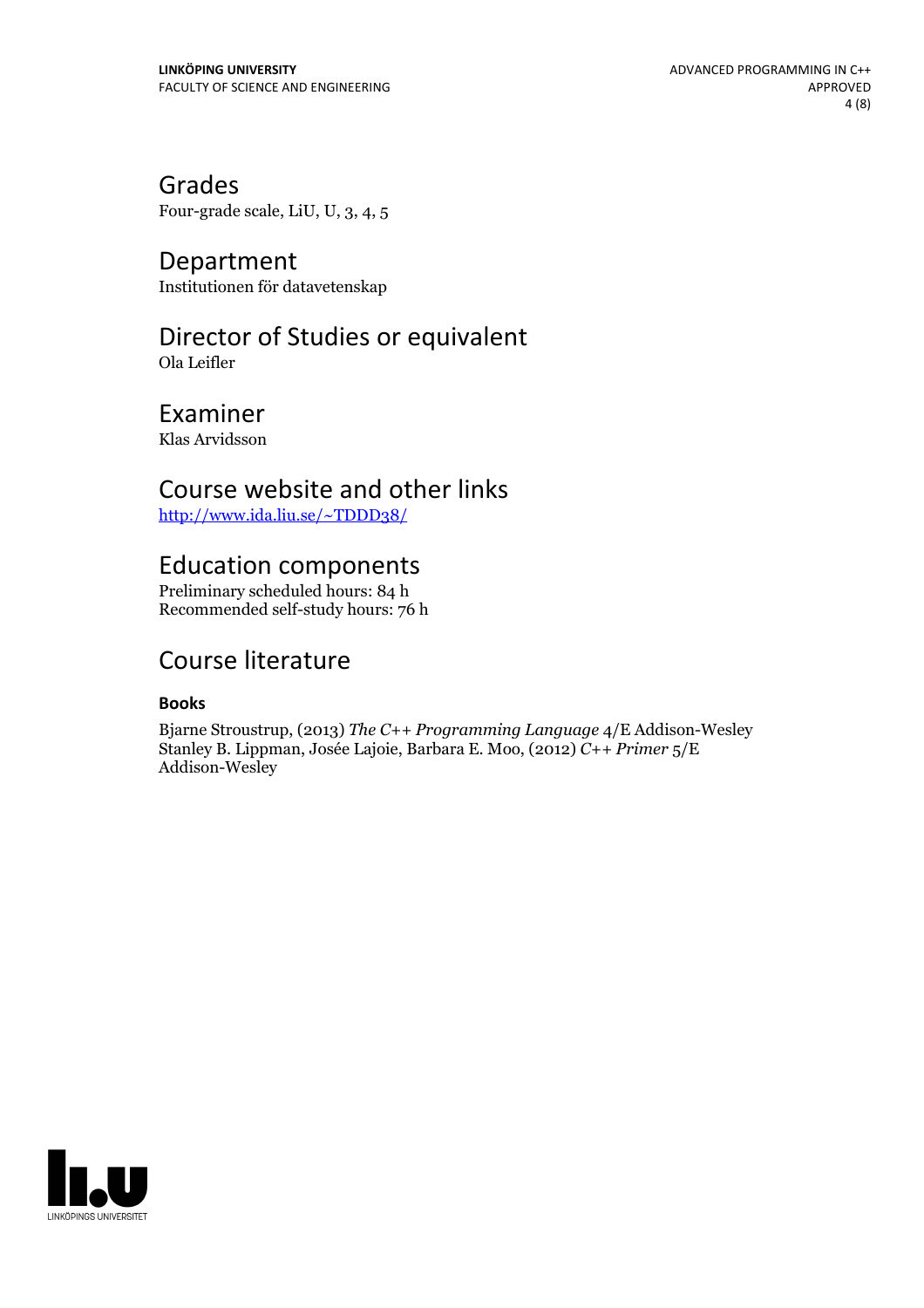# **Common rules**

### **Course syllabus**

A syllabus has been established for each course. The syllabus specifies the aim and contents of the course, and the prior knowledge that a student must have in order to be able to benefit from the course.

### **Timetabling**

Courses are timetabled after a decision has been made for this course concerning its assignment to a timetable module. A central timetable is not drawn up for courses with fewer than five participants. Most project courses do not have a central timetable.

### **Interrupting a course**

The vice-chancellor's decision concerning regulations for registration, deregistration and reporting results (Dnr LiU-2015-01241) states that interruptions in study are to be recorded in Ladok. Thus, all students who do not participate in a course for which they have registered must record the interruption, such that the registration on the course can be removed. Deregistration from <sup>a</sup> course is carried outusing <sup>a</sup> web-based form: www.lith.liu.se/for-studenter/kurskomplettering?l=sv.

### **Cancelled courses**

Courses with few participants (fewer than 10) may be cancelled or organised in a manner that differs from that stated in the course syllabus. The board of studies is to deliberate and decide whether a course is to be cancelled orchanged from the course syllabus.

### **Regulations relatingto examinations and examiners**

Details are given in a decision in the university's rule book: http://styrdokument.liu.se/Regelsamling/VisaBeslut/622678.

### **Forms of examination**

#### **Examination**

Written and oral examinations are held at least three times a year: once immediately after the end of the course, once in August, and once (usually) in one of the re-examination periods. Examinations held at other times are to follow a decision of the board of studies.

Principles for examination scheduling for courses that follow the study periods:

courses given in VT1 are examined for the first time in March, with re-

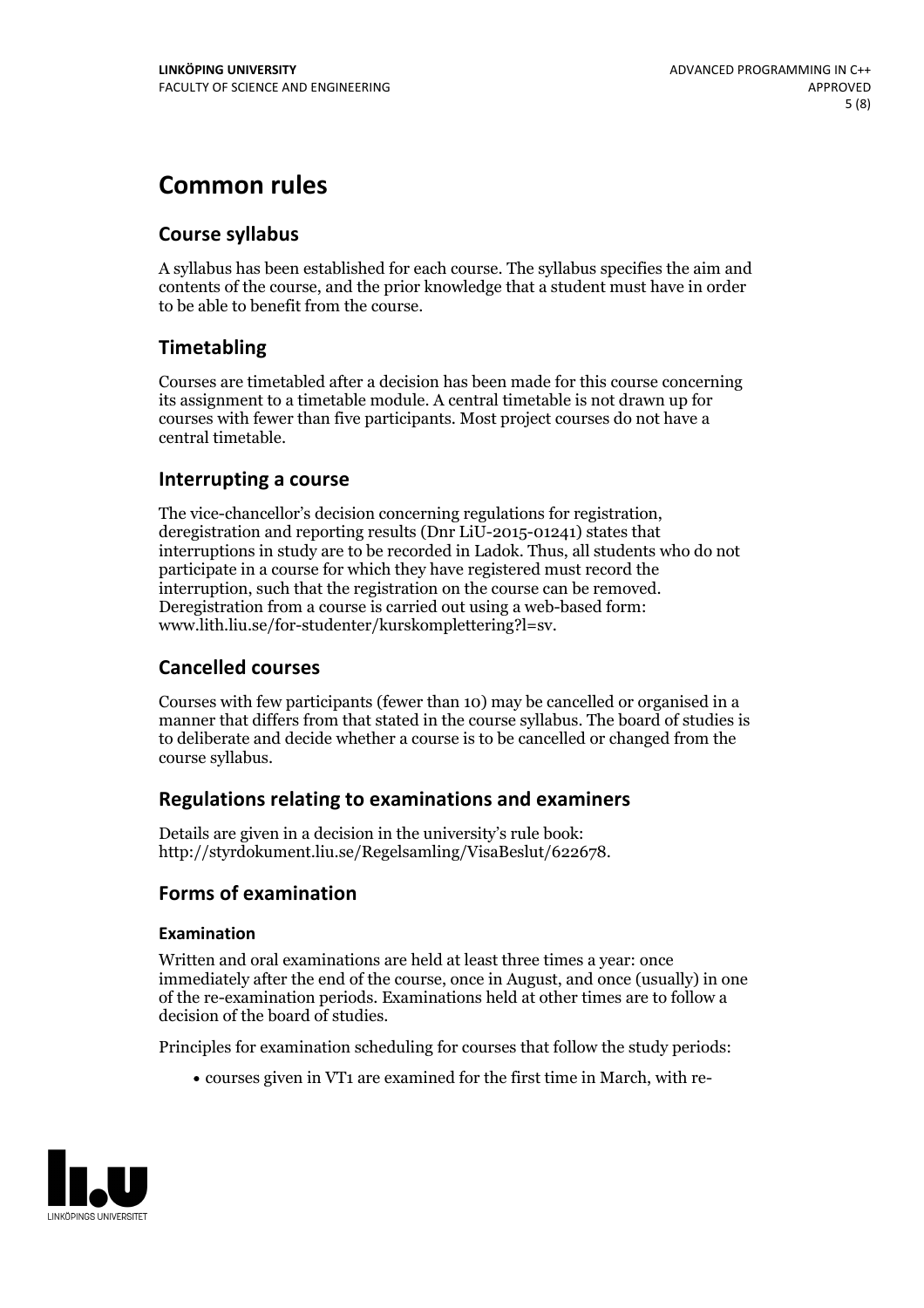examination in June and August

- courses given in VT2 are examined for the first time in May, with re-examination in August and October
- courses given in HT1 are examined for the first time in October, with re-examination in January and August
- courses given in HT2 are examined for the first time in January, with re-examination at Easter and in August.

The examination schedule is based on the structure of timetable modules, but there may be deviations from this, mainly in the case of courses that are studied and examined for several programmes and in lower grades (i.e. 1 and 2).

- Examinations for courses that the board of studies has decided are to be held in alternate years are held only three times during the year in which
- the course is given.<br>• Examinations for courses that are cancelled or rescheduled such that they are not given in one or several years are held three times during the year that immediately follows the course, with examination scheduling that corresponds to the scheduling that was in force before the course was cancelled or rescheduled.<br>• If teaching is no longer given for a course, three examination occurrences
- are held during the immediately subsequent year, while examinations are at the same time held for any replacement course that is given, or alternatively in association with other re-examination opportunities. Furthermore, an examination is held on one further occasion during the next subsequent year, unless the board of studies determines otherwise.<br>• If a course is given during several periods of the year (for programmes, or
- on different occasions for different programmes) the board orboards of studies determine together the scheduling and frequency of re-examination occasions.

#### **Registration for examination**

In order to take an examination, a student must register in advance at the Student Portal during the registration period, which opens 30 days before the date of the examination and closes 10 days before it. Candidates are informed of the location of the examination by email, four days in advance. Students who have not registered for an examination run the risk of being refused admittance to the examination, if space is not available.

Symbols used in the examination registration system:

- \*\* denotes that the examination is being given for the penultimate time.
- \* denotes that the examination is being given for the last time.

#### **Code of conduct for students during examinations**

Details are given in a decision in the university's rule book: http://styrdokument.liu.se/Regelsamling/VisaBeslut/622682.

#### **Retakes for higher grade**

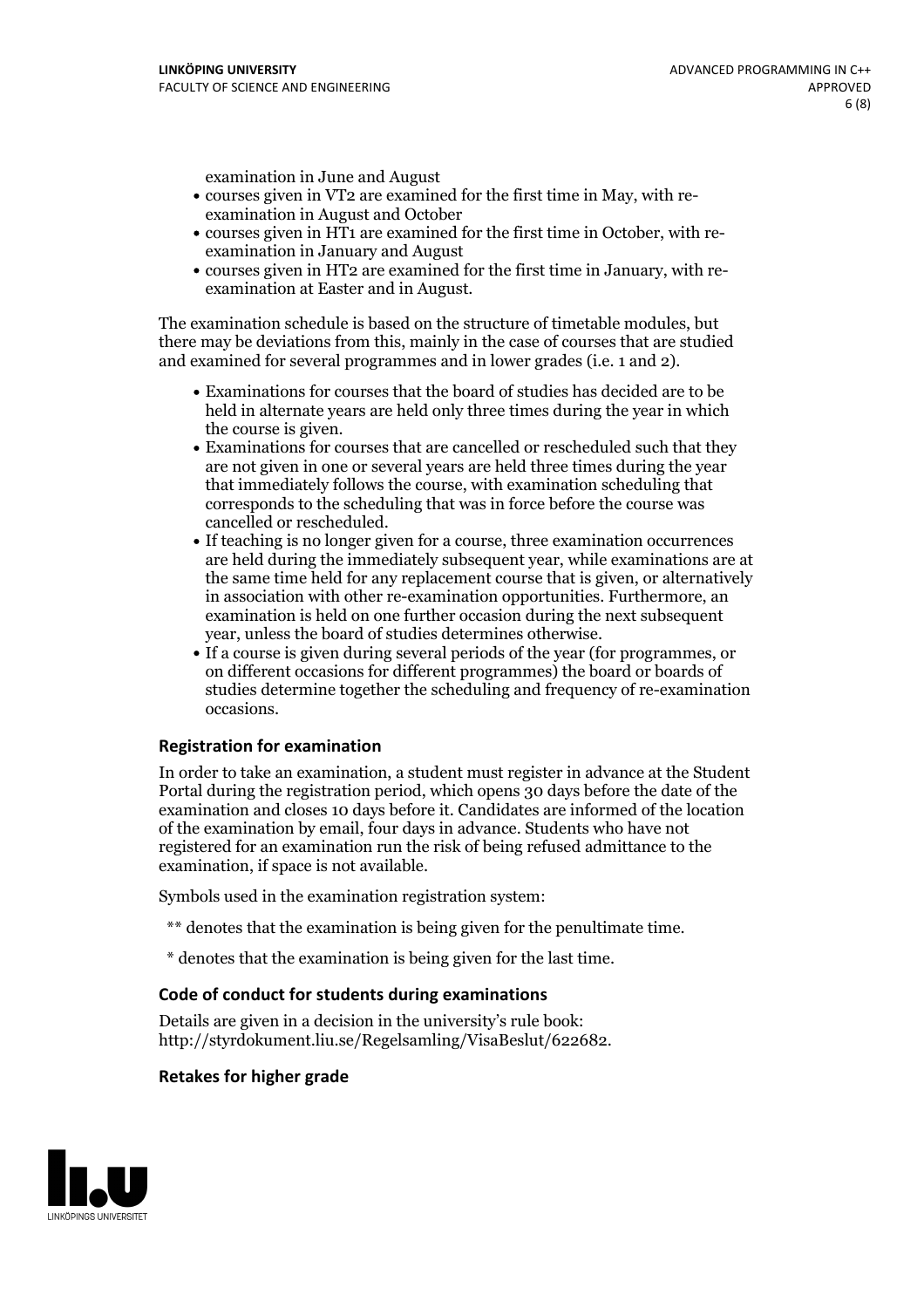Students at the Institute of Technology at LiU have the right to retake written examinations and computer-based examinations in an attempt to achieve a higher grade. This is valid for all examination components with code "TEN" and "DAT". The same right may not be exercised for other examination components, unless otherwise specified in the course syllabus.

### **Retakes of other forms of examination**

Regulations concerning retakes of other forms of examination than written examinations and computer-based examinations are given in the LiU regulations for examinations and examiners, http://styrdokument.liu.se/Regelsamling/VisaBeslut/622678.

#### **Plagiarism**

For examinations that involve the writing of reports, in cases in which it can be assumed that the student has had access to other sources (such as during project work, writing essays, etc.), the material submitted must be prepared in accordance with principles for acceptable practice when referring to sources (references or quotations for which the source is specified) when the text, images, ideas, data, etc. of other people are used. It is also to be made clear whether the author has reused his or her own text, images, ideas, data, etc. from previous examinations.

A failure to specify such sources may be regarded as attempted deception during examination.

#### **Attempts to cheat**

In the event of <sup>a</sup> suspected attempt by <sup>a</sup> student to cheat during an examination, or when study performance is to be assessed as specified in Chapter <sup>10</sup> of the Higher Education Ordinance, the examiner is to report this to the disciplinary board of the university. Possible consequences for the student are suspension from study and a formal warning. More information is available at https://www.student.liu.se/studenttjanster/lagar-regler-rattigheter?l=sv.

#### **Grades**

The grades that are preferably to be used are Fail (U), Pass (3), Pass not without distinction  $(4)$  and Pass with distinction  $(5)$ . Courses under the auspices of the faculty board of the Faculty of Science and Engineering (Institute of Technology) are to be given special attention in this regard.

- 1. Grades U, 3, 4, 5 are to be awarded for courses that have written
- examinations. 2. Grades Fail (U) and Pass (G) may be awarded for courses with <sup>a</sup> large degree of practical components such as laboratory work, project work and group work.

#### **Examination components**

- 
- 1. Grades U, 3, 4, <sup>5</sup> are to be awarded for written examinations (TEN). 2. Grades Fail (U) and Pass (G) are to be used for undergraduate projects and other independent work.